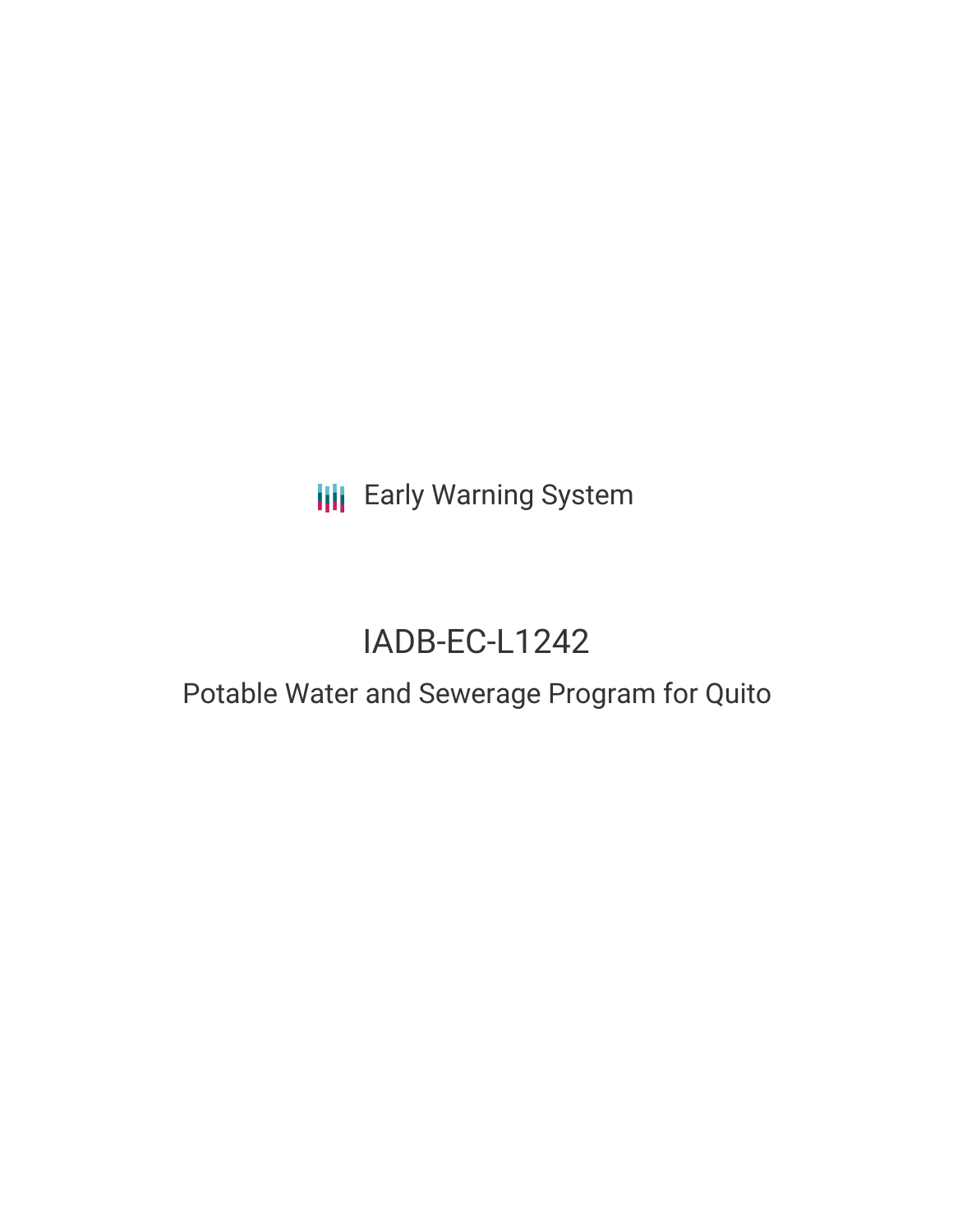

#### **Quick Facts**

| <b>Countries</b>               | Ecuador                                |
|--------------------------------|----------------------------------------|
| <b>Specific Location</b>       | Ouito                                  |
| <b>Financial Institutions</b>  | Inter-American Development Bank (IADB) |
| <b>Status</b>                  | Approved                               |
| <b>Bank Risk Rating</b>        | B                                      |
| <b>Voting Date</b>             | 2019-03-21                             |
| <b>Borrower</b>                | Government of Ecuador                  |
| <b>Sectors</b>                 | Water and Sanitation                   |
| <b>Investment Type(s)</b>      | Loan                                   |
| <b>Investment Amount (USD)</b> | \$87.10 million                        |
| <b>Project Cost (USD)</b>      | \$177.20 million                       |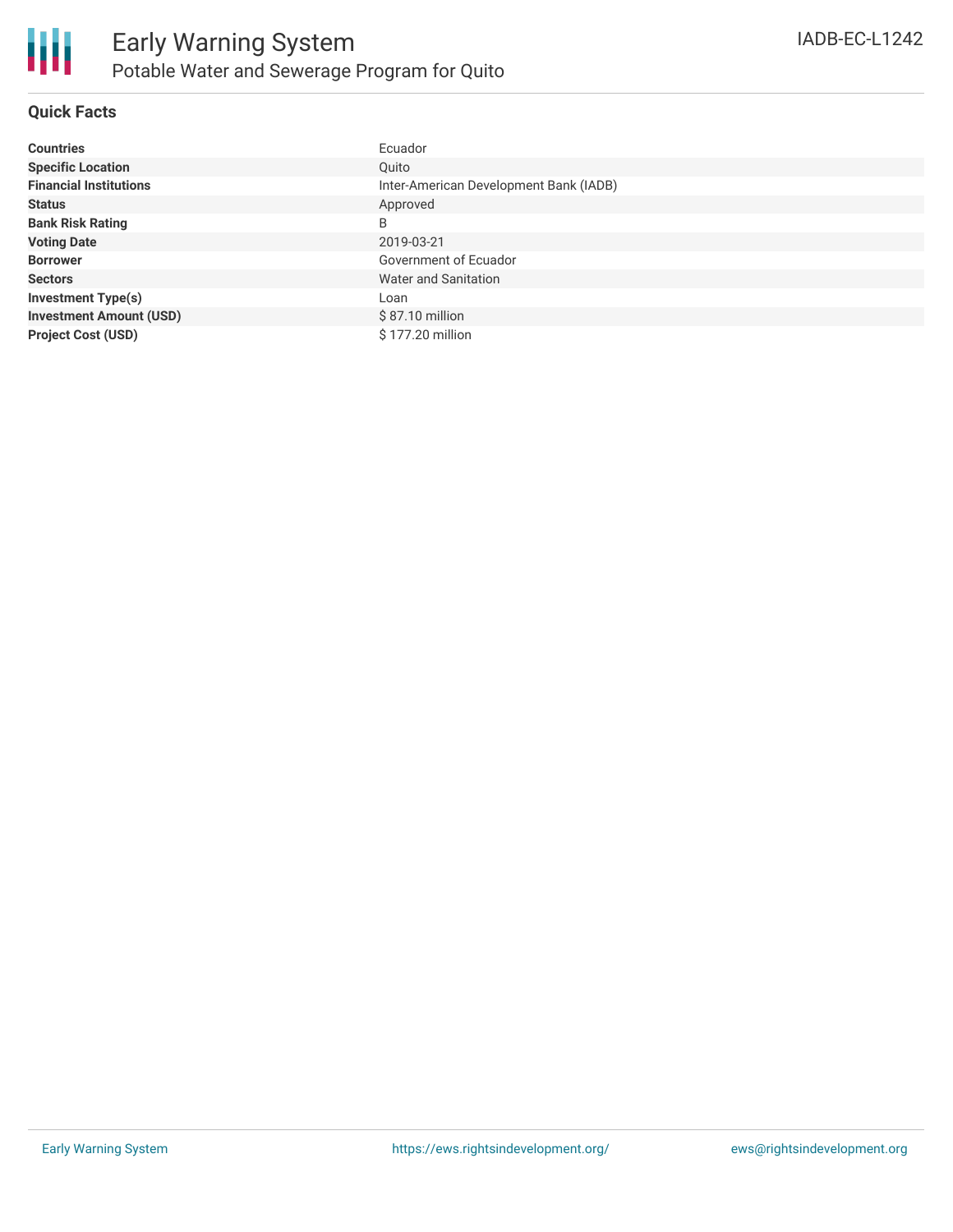

## **Project Description**

The objective of the Program is to support EPMAPS (Empresa Públicas Metropolitana de Agua Potable y Saneamiento) in improving the continuity, operational management and reliability of the potable water service, and increase the wastewater treatment capacity of the Metropolitan District of Quito (DMQ), thus contributing to the objectives of the National Plan of Development of a Life of the National Government and the improvement of the salubrity of the population and the environmental conditions of the DMQ.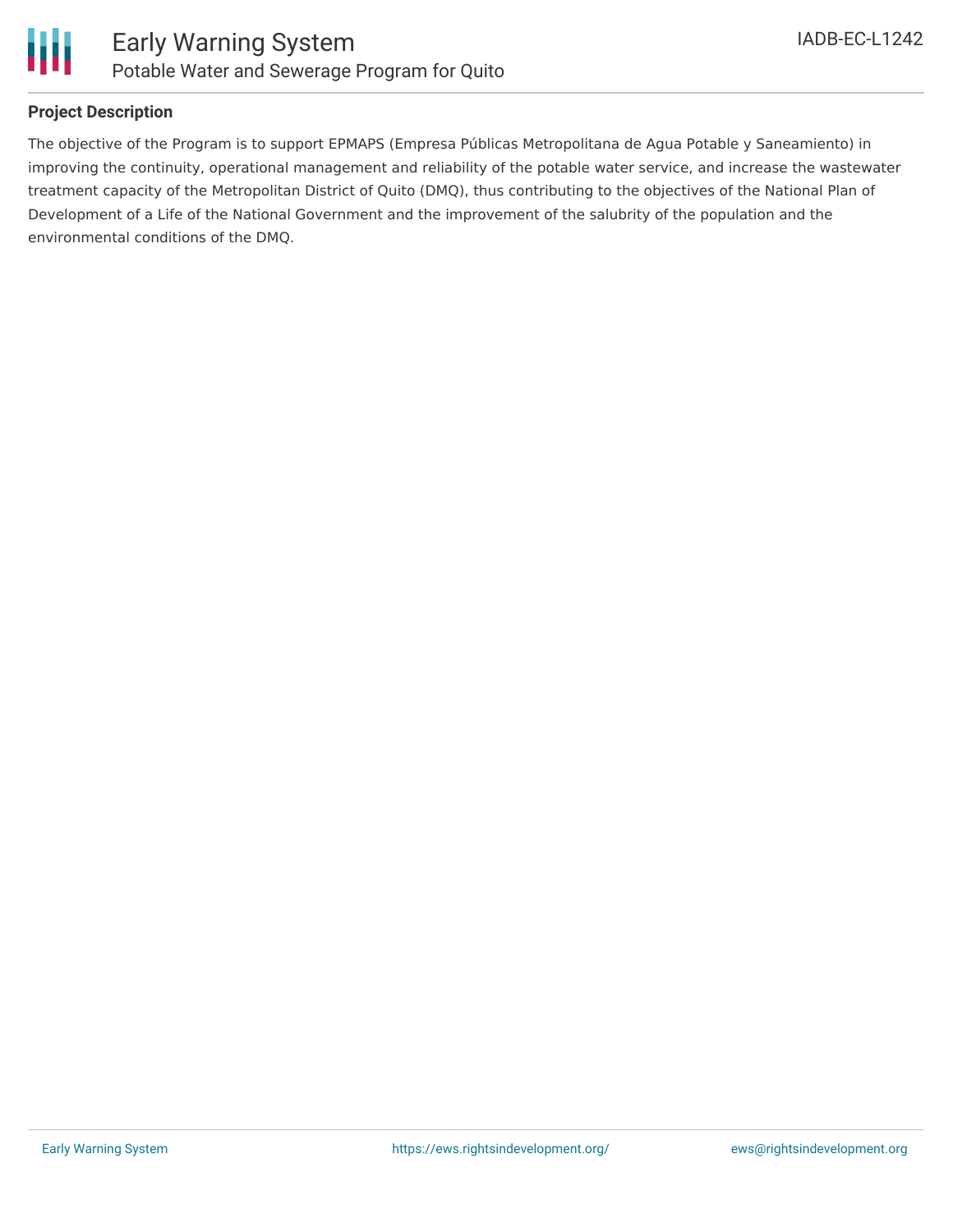

#### **Investment Description**

• Inter-American Development Bank (IADB)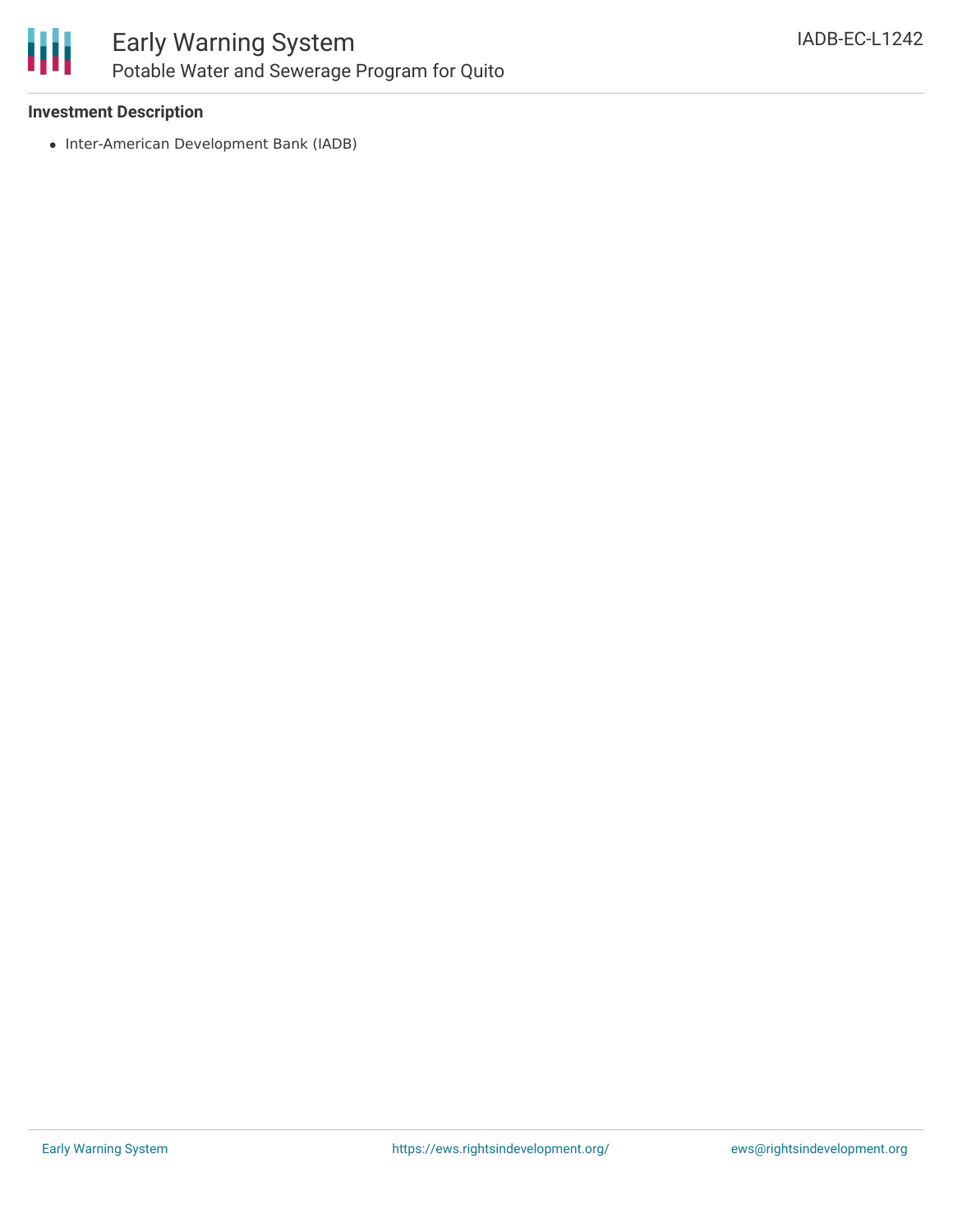

## **Contact Information**

#### ACCOUNTABILITY MECHANISM OF IADB

The Independent Consultation and Investigation Mechanism (MICI) is the independent complaint mechanism and fact-finding body for people who have been or are likely to be adversely affected by an Inter-American Development Bank (IDB) or Inter-American Investment Corporation (IIC)-funded project. If you submit a complaint to MICI, they may assist you in addressing the problems you raised through a dispute-resolution process with those implementing the project and/or through an investigation to assess whether the IDB or IIC is following its own policies for preventing or mitigating harm to people or the environment. You can submit a complaint by sending an email to MICI@iadb.org. You can learn more about the MICI and how to file a complaint at http://www.iadb.org/en/mici/mici,1752.html (in English) or http://www.iadb.org/es/mici/mici,1752.html (Spanish).